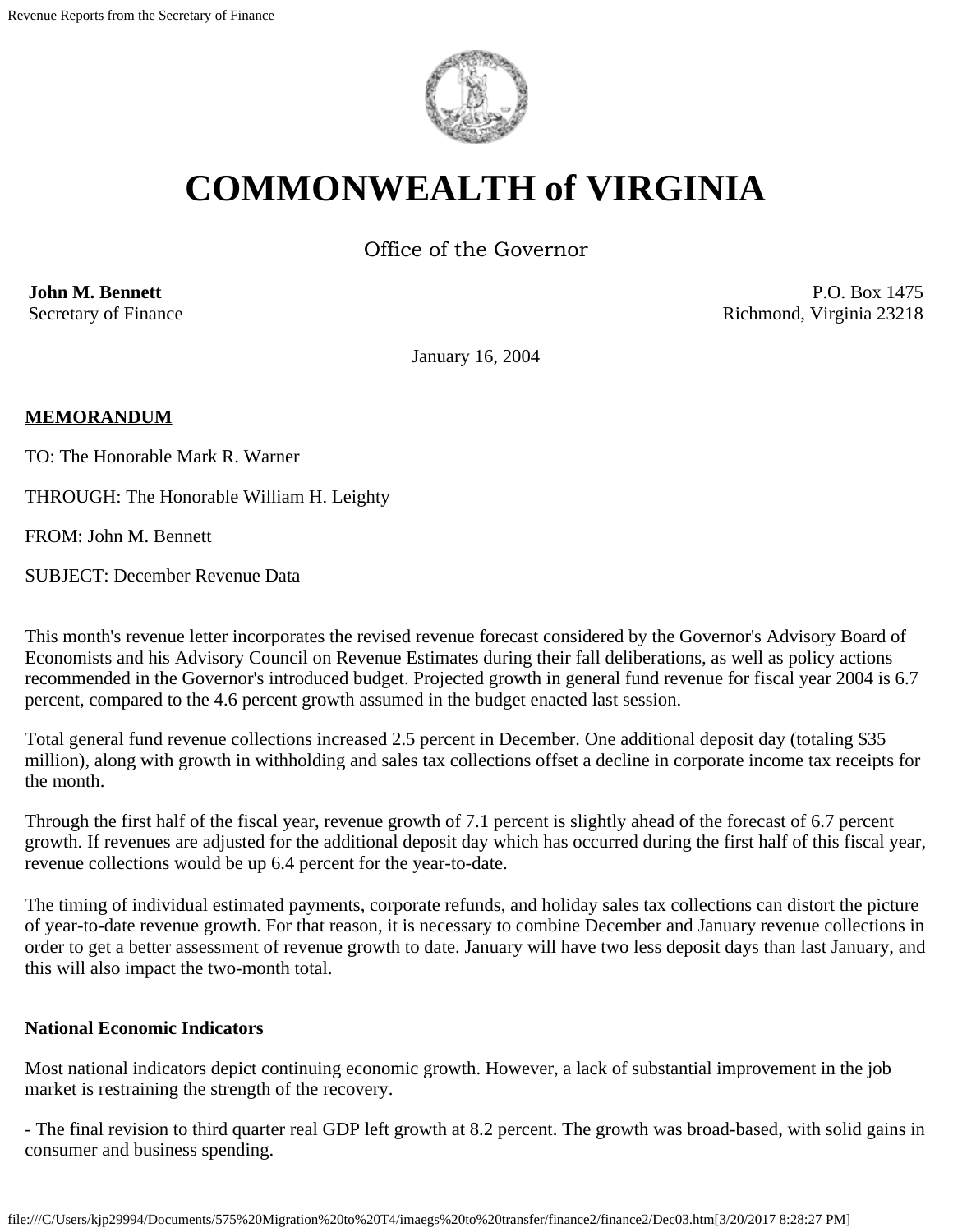- Manufacturing activity strengthened in the fourth quarter. In November, the Institute of Supply Management index rose above 60. The index rose again in December to 66.2.

- Personal income grew 0.5 percent in November, the best showing since May. Consumption spending increased 0.4 percent in November.

- The Conference Board's index of leading indicators rose 0.3 percent in November. The leading index has now increased in six of the last seven months, a sustained trend that lends credence to projections of continuing economic growth in 2004.

- Labor market indicators are mixed. Payroll employment grew by only 1,000 jobs in December. Preliminary estimates of job gains in October and November were also revised downward. Although the unemployment rate fell to 5.7 percent, the improvement was due to a decline in labor force participation rather than job growth. Initial unemployment claims rose during the week ending January 3 to 353,000, but the four-week average fell to 350,250.

- The Conference Board's index of consumer confidence fell slightly in December. A drop in the current conditions component offset an increase in expectations of future conditions.

# **Virginia Economy**

In Virginia, payroll employment grew by 0.7 percent above November of last year and the unemployment rate fell slightly to 3.3 percent. Northern Virginia has now experienced eleven straight months of job growth, with 1.9 percent growth in November.

The Virginia Leading Index was flat in November. Three of the four components suggest economic activity is increasing - auto registrations, the U.S. leading index, and falling initial unemployment claims. On a regional basis, the leading indices for Hampton Roads, Richmond-Petersburg, Northern Virginia, Charlottesville, and Danville increased in November, while the indices for Roanoke and Lynchburg declined.

# **December Revenue Collections**

Total general fund revenue grew 2.5 percent in December, aided in part by one additional deposit day. Growth in payroll withholding and sales tax collections was offset by a decline in corporate payments. Growth through the first half of fiscal year 2004 is 7.1 percent, slightly ahead of the estimate of 6.7 percent annual growth. If revenues are adjusted for the additional deposit day which has occurred during the first half of this fiscal year, revenue collections would be up 6.4 percent year-to-date.

*Individual Income Tax Withholding (62% of general fund revenues):* Withholding collections grew 7.1 percent above last December, buoyed by the \$35 million in revenue from December's additional deposit day. Year-to-date withholding growth is now 6.4 percent - ahead of the 5.9 percent growth required to meet the annual estimate. Without the revenue from the additional deposit day, year-to-date growth in withholding would be 5.3 percent.

January will have two less deposit days than last year.

*Individual Income Tax Nonwithholding (12% of general fund revenues):* Collections in nonwithholding grew 14.3 percent from December of last year. Year-to-date collections are 5.5 percent above collections for the same period last year - ahead of the forecast of 4.0 percent growth.

December revenue growth in nonwithholding can be distorted by the timing of payments. Taxpayers have until January 15 to submit their fourth estimated payment for tax year 2003. Payment patterns in prior years have shown large swings between December and January. Strong receipts in December are often followed by marked weakness in January and vice versa. A clearer assessment of collections cannot be completed until the end of January, when all of these payments have been received.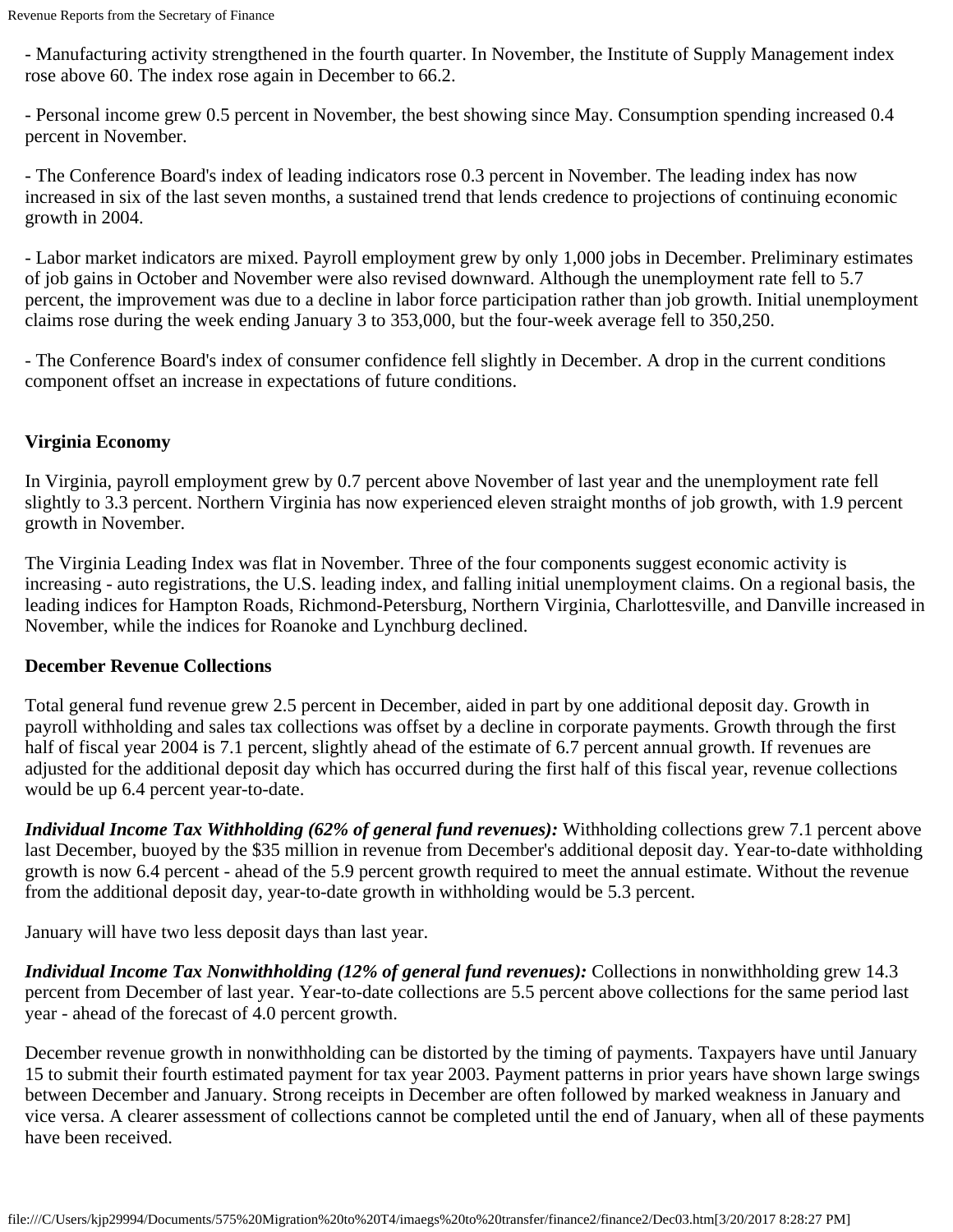*Individual Income Tax Refunds:* Refunds this month totaled \$23.3 million compared with \$17.2 million last year. Through the first half of the fiscal year, refunds are \$27.1 million (14.6 percent) below the same period last year. The income tax filing season begins in earnest during the last part of January, so no meaningful comparison of refunds can be drawn now.

*Sales Tax (22% of general fund revenues):* Collections of sales and use taxes increased 15.7 percent above December of last year. The monthly growth rate is somewhat misleading, however, since sales tax receipts fell 11.9 percent last December.

Growth in sales tax collections through the first half of the fiscal year is 7.2 percent - ahead of the 5.2 percent growth required to meet the annual estimate. As with individual income tax, January receipts are necessary to accurately assess growth in this source, since a large part of holiday sales tax collections will be received in January.

*Corporate Income Tax (3% of general fund revenues):* Collections of corporate income taxes totaled \$38.2 million in December - down about \$46.1 million (a 54.7 percent decline) below collections for last December. November and December are important months for issuing corporate refunds. The bulk of refunding activity occurred in December this year, while last year the majority of refunds were issued in November.

Year-to-date, collections are up 3.6 percent in this source, trailing the annual estimate of 21.1 percent growth. As with individual income tax, January receipts are necessary to accurately assess growth in this source, since corporate payments from retailers will be received in January.

# **Other Revenue Sources**

|                                                   | <b>Year-to-Date</b> | <b>Required to</b><br><b>Meet Estimate</b> |
|---------------------------------------------------|---------------------|--------------------------------------------|
| Insurance Premiums Taxes (3% GF revenues)         | 4.7%                | 7.4%                                       |
| $ABC$ Taxes $(1.1\%$ GF revenues)                 | 6.4%                | $-3.6%$                                    |
| Public Service Corporations (0.7% GF<br>revenues) | $-11.8%$            | $-7.5\%$                                   |
| Interest Income (0.7% GF revenues)                | $-35.2\%$           | $-18.0\%$                                  |

The table below provides data on December collections for other key taxes:

**All Other Revenue.** Revenue from all other sources increased 13.0 percent in December -- \$64.6 million compared with \$57.2 million in December of last year. Most of the increase is due to an increase in receipts of inheritance, gift and estate taxes. Collections of wills, suits, deeds and contract fees (primarily recordation taxes) remain strong, but declined 2.4 percent from December of last year. Year-to-date, collections of All Other Revenue are 19.7 percent above the same period last year - well ahead of the estimate of 11.3 percent growth. The \$32.4 million federal Medicaid payment for the fourth quarter of FY 2003 is included in All Other Revenue and accounts for the strong growth to date.

**Lottery Revenues.** In December, Lottery net income increased 18.0 percent over last year as sales increased in all Lottery products. On a year-to-date basis, growth of 4.6 percent is above the annual revenue estimate of 2.6 percent.

# **Summary**

Through the first half of the fiscal year, total general fund revenue collections are up 7.1 percent -- slightly ahead of the annual estimate of 6.7 percent growth. If revenues are adjusted for the additional deposit day which has occurred during the first half of this fiscal year, revenue collections would be up 6.4 percent for the year-to-date.

Because the timing of payments in December and January can significantly distort growth rates, December and January